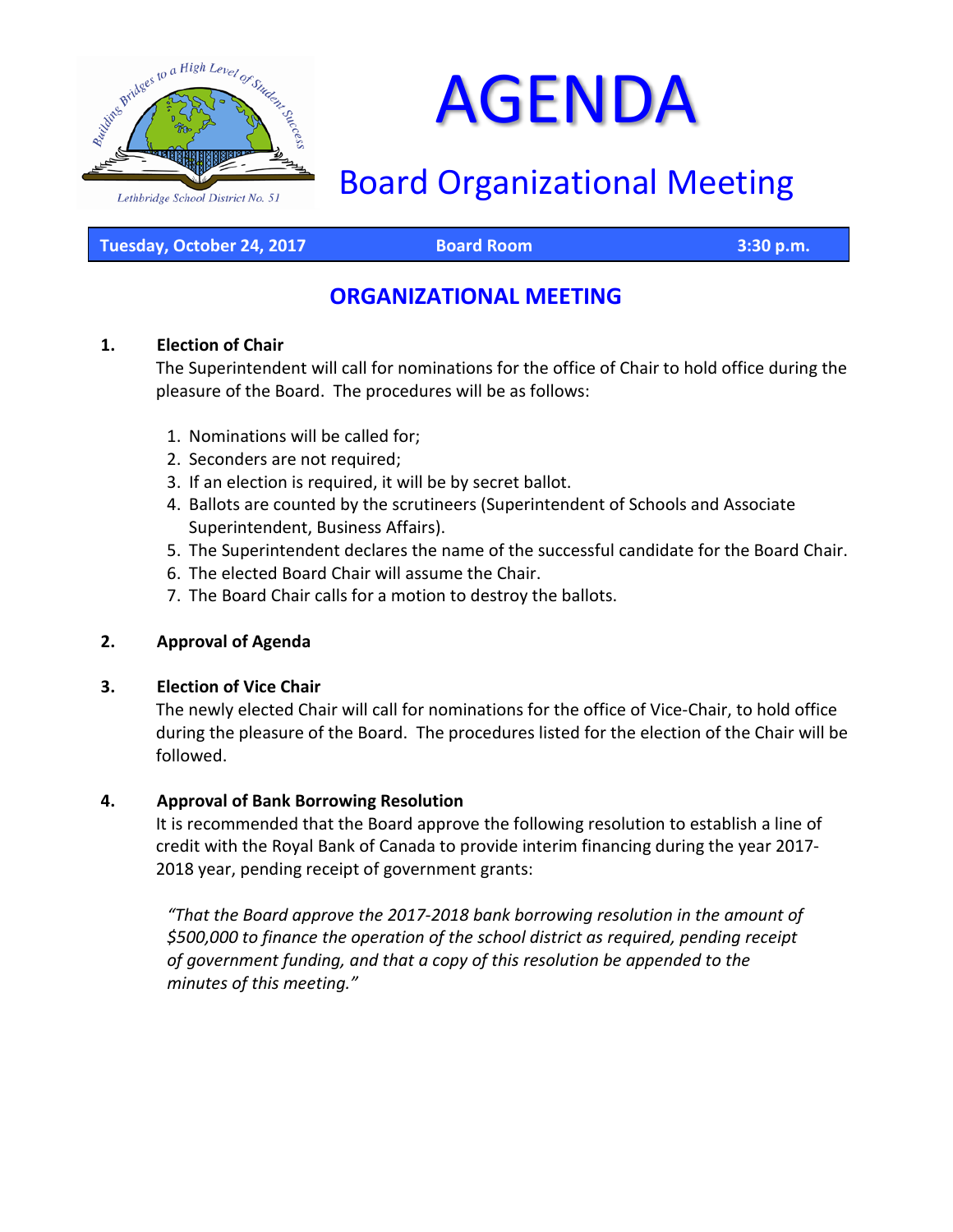#### **5. Approval of Signing Authority**

It will be necessary for the Board to approve the following resolution:

*"That the bank signing authority be the Chairman or the Vice-Chairman and the Secretary-Treasurer or, in her absence, the Director of Finance, with the exception that for the purpose of signing cheques, the signing authority shall be the Superintendent of Schools and the Secretary-Treasurer and Director of Finance and further, that the Board authorize the bank to establish an overdraft lending agreement which has been duly executed by the proper officers of the Board when loans are required."*

#### **6. Committee Reports and Terms of Reference**

All Committee reports and Terms of References were reviewed at the September 2017 meeting.

#### **7. Appointments to Committees**

(summaries of committee mandates and membership at end of list)

#### **7.1 Standing Committees**

- **7.1.1** Facilities Committee
- **7.1.2** Policy Advisory Committee
- **7.1.3** Spirit of 51 Committee
- **7.1.4** Superintendent Evaluation Committee
- **7.1.5** Board Budget Committee
- **7.1.6** Poverty Intervention Committee
- **7.1.7** Board Audit Committee
- **7.1.8** District Wellness Committee (formerly Healthy Schools)
- **7.1.9** Community Engagement Committee
- **7.1.10** FNMI Committee

#### **7.2 Special (ad hoc) Committees**

- **7.2.1** ATA Negotiating Committee
- **7.2.2** CUPE (Local 290) Negotiating Committee
- **7.2.3** CUPE (Local 2843) Negotiating Committee
- **7.2.4** Non Union Staff Committee
- **7.2.5** Expulsion Committee

#### **7.3 Joint Committees**

- **7.3.1** ATA Working Conditions Committee
- **7.2.3** Business and Education Committee
- **7.4.3** City/School Boards Committee

#### **7.4 Appointment of Board Representatives**

**7.4.1** ASBA Zone 6 Executive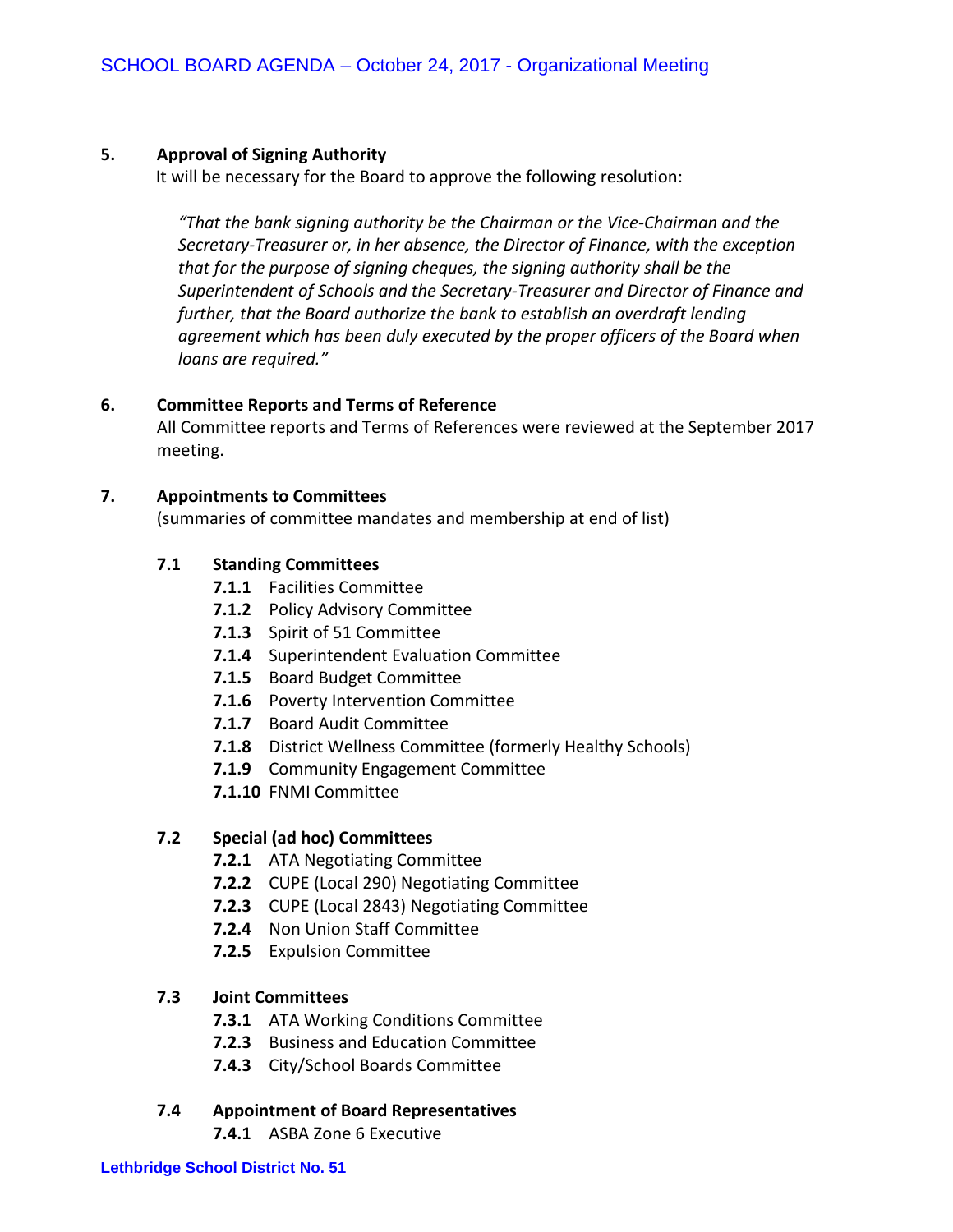- **7.4.2** District School Council
- **7.4.3** District Student Advisory Council
- **7.4.4** Making Connections Advisory Council
- **7.4.5** Community and Social Development Committee (Fall 2017)

#### 8. **Adjournment**

**The Organizational Meeting will be followed immediately by a Regular Board Meeting (commencing at approximately 4:00 p.m.)**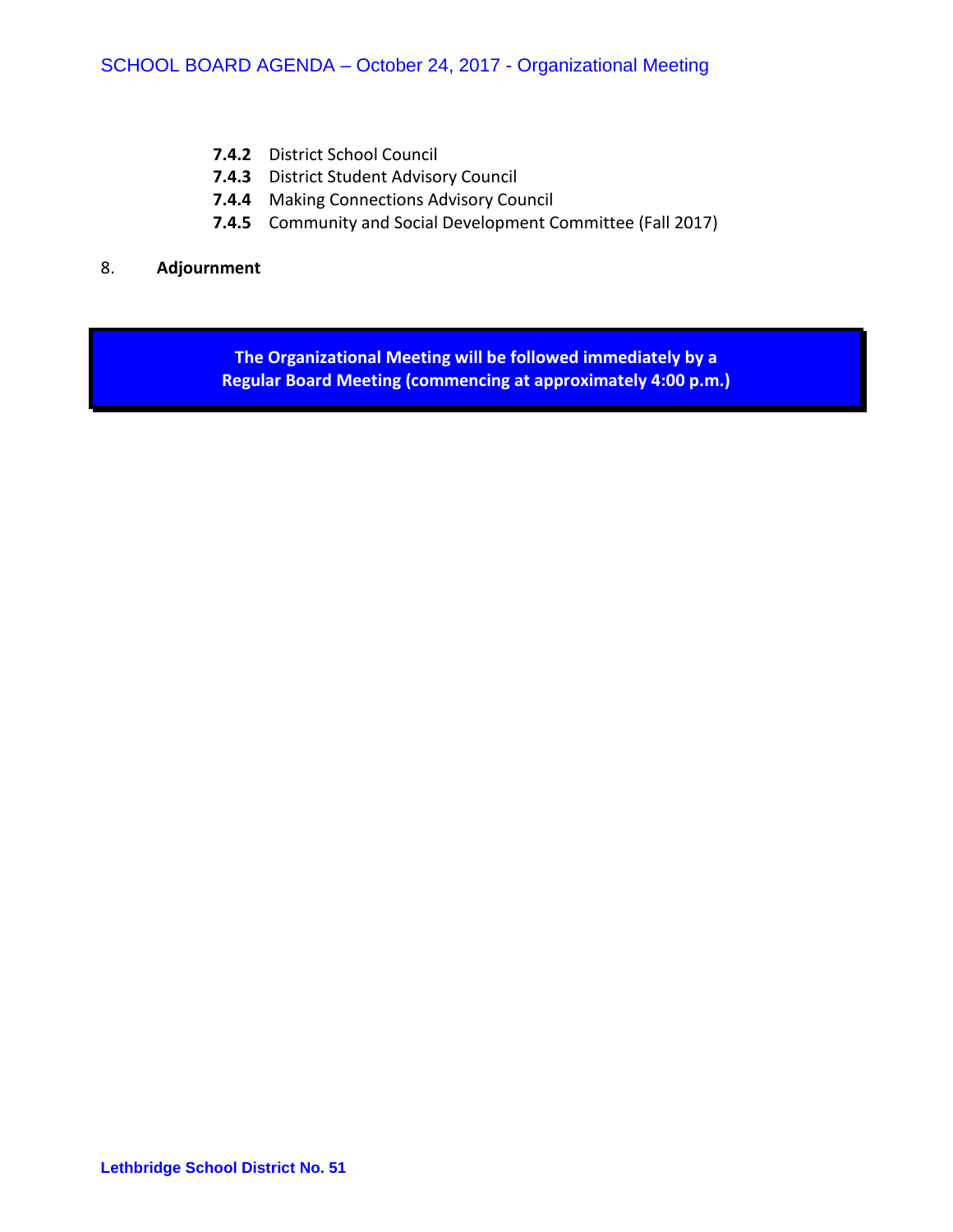# **STANDING COMMITTEES**

| Name:                        | <b>Facilities Committee</b>                                                                                                                                                                                                                                                                       |
|------------------------------|---------------------------------------------------------------------------------------------------------------------------------------------------------------------------------------------------------------------------------------------------------------------------------------------------|
| <b>Mandate:</b>              | To review school district facility needs and make recommendations to the Board<br>with respect to school facility renovation and construction under the Building<br>Quality Restoration Program, the New School Construction Program and the<br>School Modernization Program.                     |
| Membership:                  | Two Trustees serving at the pleasure of the Board, one of whom shall act as chair,<br>the Associate Superintendent, Business Affairs and the Manager of Operations and<br>Maintenance.                                                                                                            |
| <b>Remuneration:</b>         | None                                                                                                                                                                                                                                                                                              |
| Name:                        | <b>Policy Advisory Committee</b>                                                                                                                                                                                                                                                                  |
| <b>Mandate:</b>              | To provide comment and advice on Board policies and regulations brought<br>to its attention.                                                                                                                                                                                                      |
| Membership:                  | One trustee serving at the pleasure of the Board, the Superintendent of Schools and<br>one representative from each of: the Alberta Teachers' Association, CUPE - Local<br>290, CUPE - Local 2843, the District School Council and the Administrators'<br>Committee.                              |
| <b>Remuneration:</b><br>None |                                                                                                                                                                                                                                                                                                   |
| Name:                        | <b>Spirit of 51 Committee</b>                                                                                                                                                                                                                                                                     |
|                              | Committee initiated at Board Meeting on June 23, 1999                                                                                                                                                                                                                                             |
| <b>Mandate:</b>              | To foster a climate that enhances human relations and morale in the school district.                                                                                                                                                                                                              |
| Membership:                  | Two trustees appointed annually at the Organizational Meeting of the Board, one<br>to serve as Chair, Alberta Teachers' Association representative, CUPE #290<br>representative, CUPE #2843 representative, Non-union staff representative, and<br>the Associate Superintendent, Human Resources. |
| <b>Remuneration:</b>         | None                                                                                                                                                                                                                                                                                              |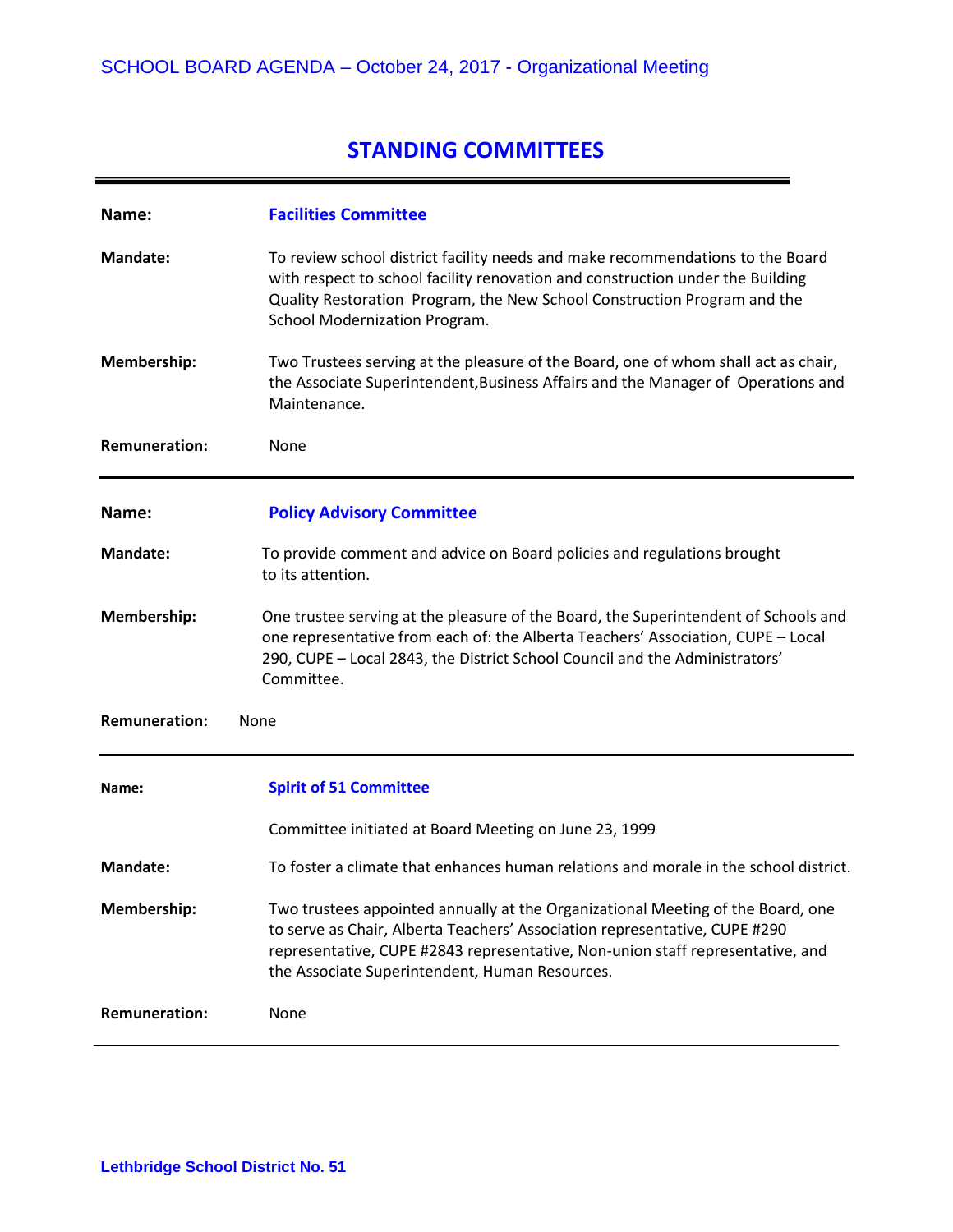| Name:                | <b>Superintendent Evaluation Committee</b>                                                                                                                                                                                                                                                                                                                                                                |
|----------------------|-----------------------------------------------------------------------------------------------------------------------------------------------------------------------------------------------------------------------------------------------------------------------------------------------------------------------------------------------------------------------------------------------------------|
|                      | Committee initiated at Board Meeting on October 24, 1995.                                                                                                                                                                                                                                                                                                                                                 |
| <b>Mandate:</b>      | To carry out, on behalf of the Board, the annual appraisal of the Superintendent of<br>Schools. The appraisal report shall be submitted to the Board for approval.                                                                                                                                                                                                                                        |
| Membership:          | The committee shall consist of the Board Chair, two other trustees and the<br>Superintendent.                                                                                                                                                                                                                                                                                                             |
| <b>Remuneration:</b> | None                                                                                                                                                                                                                                                                                                                                                                                                      |
| Name:                | <b>Board Budget Committee</b><br>Committee initiated at Board Meeting on, 2002.                                                                                                                                                                                                                                                                                                                           |
| <b>Mandate:</b>      | To gather information and advise the Board on the District budget. To review the<br>budget process to ensure that stakeholders have adequate budget information and<br>appropriate opportunity for input into their school budgets and the District's<br>budget.<br>To advise and provide supporting information to the Board on budget issues<br>relating to advocacy.                                   |
| Membership:          | Two trustees (one who chairs) named at the Organizational Meeting each year,<br>Associate Superintendent, Business Affairs, and the Director of Finance                                                                                                                                                                                                                                                   |
| <b>Remuneration:</b> | None                                                                                                                                                                                                                                                                                                                                                                                                      |
| Name:                | <b>Poverty Intervention Committee</b><br>Committee initiated at Board Meeting on June 25, 2002.                                                                                                                                                                                                                                                                                                           |
| <b>Mandate:</b>      | To improve educational opportunities and achievement of students (children and<br>youth) affected by poverty. To determine the District's progress in addressing poverty<br>and make recommendations to the Board where deemed appropriate. To heighten<br>staff awareness and promote action on issues related to poverty.                                                                               |
| Membership:          | One trustee - chair, Education Centre staff member assigned lead responsibilities for<br>poverty intervention, a principal and an assistant principal, two parents, FNMI<br>Education Coordinator, three teachers - elementary, middle and high school,<br>counselling representative, CUPE 2843 representative, CUPE 290 representative, a<br>community member, and a Making Connections representative. |
| <b>Remuneration:</b> | None                                                                                                                                                                                                                                                                                                                                                                                                      |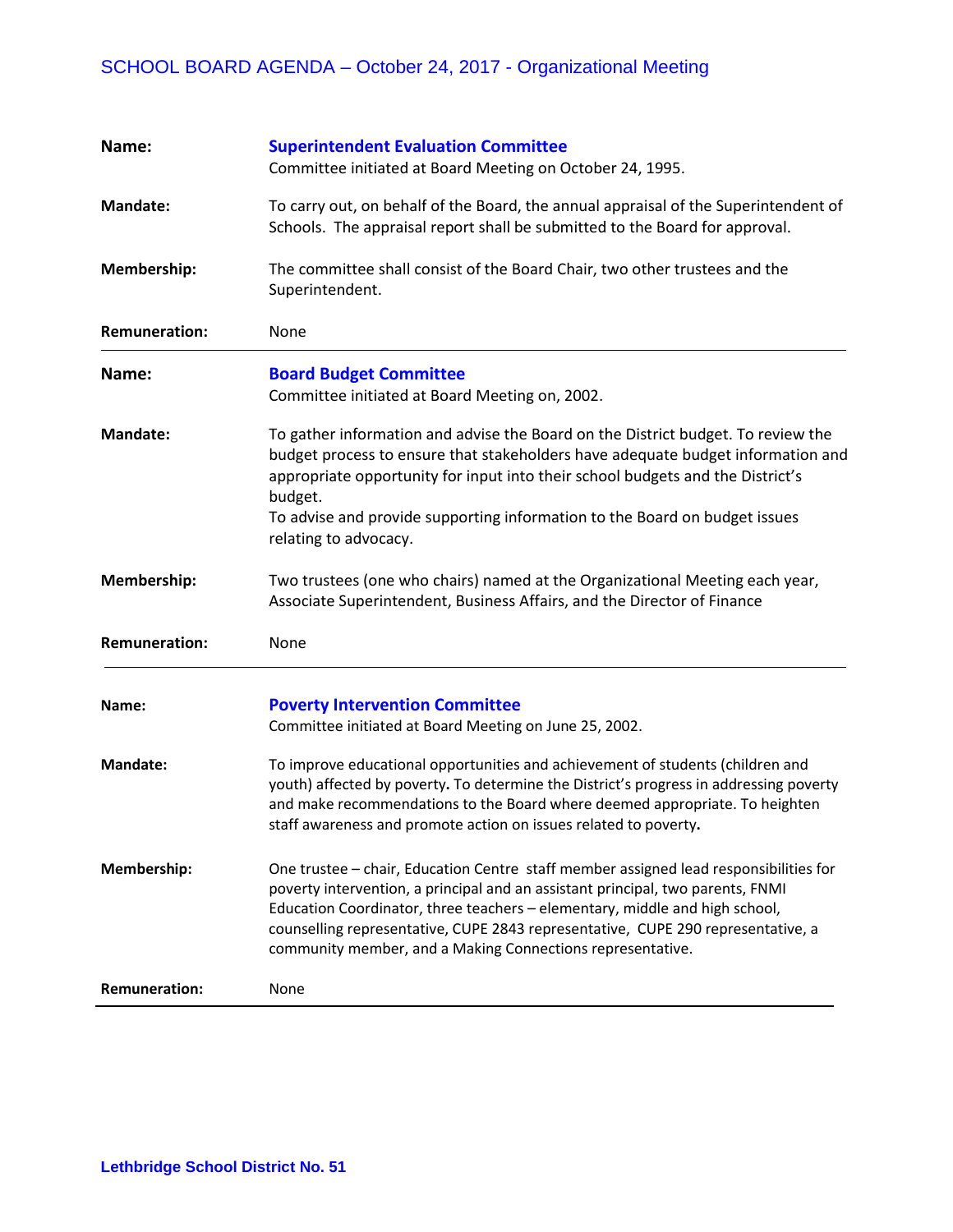| Name:                | <b>Board Audit Committee</b><br>Committee initiated at Board Meeting on January 22, 2008                                                                                                                                                                                                                                                                                                                                                                                                 |
|----------------------|------------------------------------------------------------------------------------------------------------------------------------------------------------------------------------------------------------------------------------------------------------------------------------------------------------------------------------------------------------------------------------------------------------------------------------------------------------------------------------------|
| <b>Mandate:</b>      | The Audit Committee provides an independent perspective that assists the Board of<br>Trustees and the Superintendent of Schools in fulfilling oversight responsibilities for the<br>financial reporting process, the system of internal control over financial reporting, the<br>audit process (including Generally Accepted Accounting Principles (GAPP)) compliance,<br>and, monitoring the District's compliance with laws and regulations pertaining to the<br>financial operations. |
| <b>Membership:</b>   | Two member trustees from the Board Budget Committee, one of whom shall act as chair<br>of the Audit Committee; and, two members of the general public, who are independent<br>to the District, have no relationship to the audit firm and who are financially literate.                                                                                                                                                                                                                  |
| <b>Remuneration:</b> | None                                                                                                                                                                                                                                                                                                                                                                                                                                                                                     |
| Name:                | <b>District Wellness Committee</b><br>Committee initiated at Board Meeting on October 27, 2008.                                                                                                                                                                                                                                                                                                                                                                                          |
| <b>Mandate:</b>      | To promote and facilitate healthy lifestyles among students, families and staff of the<br>District.                                                                                                                                                                                                                                                                                                                                                                                      |
| Membership:          | Two trustees, Associate Superintendent, Instructional Services, elementary and<br>secondary administrators, two classroom teachers, three parents, and representatives<br>from Alberta Health Services                                                                                                                                                                                                                                                                                   |
| <b>Remuneration:</b> | None                                                                                                                                                                                                                                                                                                                                                                                                                                                                                     |
| Name:                | <b>Community Engagement Committee</b><br>Committee initiated at Board Retreat March 2011.                                                                                                                                                                                                                                                                                                                                                                                                |
| <b>Mandate:</b>      | To develop ways for the Board to fully engage all sectors of the community.                                                                                                                                                                                                                                                                                                                                                                                                              |
| <b>Membership:</b>   | Two trustees, Superintendent or Designate, Communications Officer, minimum of one<br>representative from the District School Council, and minimum of one community<br>representative.                                                                                                                                                                                                                                                                                                    |
| <b>Remuneration:</b> | None                                                                                                                                                                                                                                                                                                                                                                                                                                                                                     |
| Name:                | <b>FNMI Committee</b><br>Committee initiated at the Board Meeting September 2017.                                                                                                                                                                                                                                                                                                                                                                                                        |
| <b>Mandate:</b>      | To provide direction regarding programming and supports for FNMI education.                                                                                                                                                                                                                                                                                                                                                                                                              |
| <b>Membership:</b>   | Two trustees, Education Centre staff member, one Principal, one Assistant Principal,<br>two parents, Principal of FNMI Education, three teachers, one counselling<br>representative, two FNMI liaisons, community members / Elders, and invited guests.                                                                                                                                                                                                                                  |
| <b>Remuneration:</b> | None                                                                                                                                                                                                                                                                                                                                                                                                                                                                                     |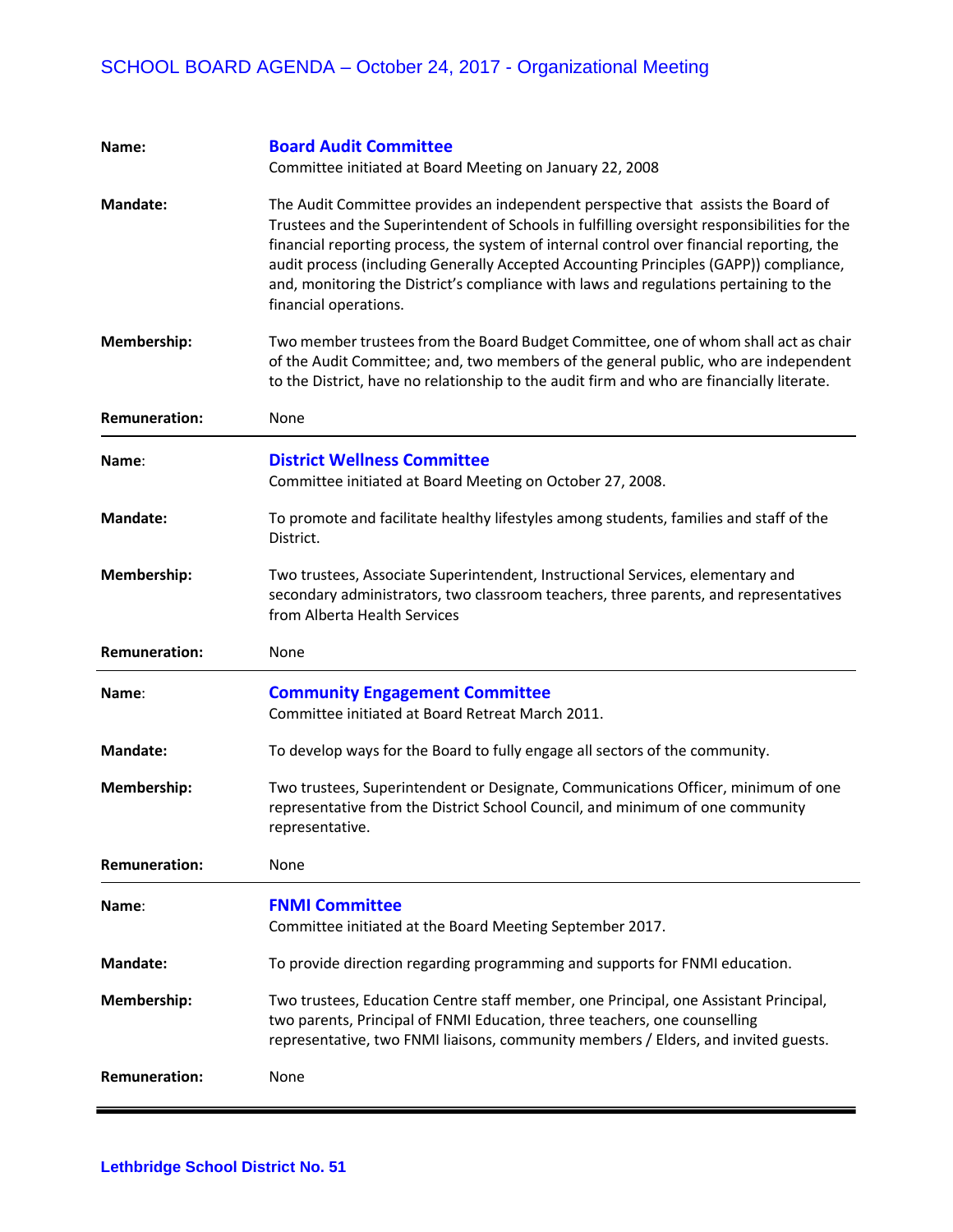# **SPECIAL (Ad Hoc) COMMITTEES**

| Name:                | <b>ATA Negotiating Committee</b>                                                                                                                                                                                                                                                                                                                                                                                                                                                                             |
|----------------------|--------------------------------------------------------------------------------------------------------------------------------------------------------------------------------------------------------------------------------------------------------------------------------------------------------------------------------------------------------------------------------------------------------------------------------------------------------------------------------------------------------------|
| <b>Mandate:</b>      | To negotiate (renegotiate), within parameters established by the Board, the<br>provisions of the Collective Agreement between the Board and the Alberta<br>Teachers' Association (Local 41). The committee shall have the authority to sign a<br>Memorandum of Agreement. Final approval of all revisions to the collective<br>agreement shall be by Board resolution. (Note: One Trustee and the<br>Superintendent (or designate) will serve as Board representatives on the Grievance<br>Committee)        |
| Membership:          | Two trustees serving at the pleasure of the Board, one of whom shall act as chair,<br>and the Associate Superintendent, Business Affairs (or designate).                                                                                                                                                                                                                                                                                                                                                     |
| Term:                | To conclusion of negotiations.                                                                                                                                                                                                                                                                                                                                                                                                                                                                               |
| <b>Remuneration:</b> | Per diem for negotiations meetings.                                                                                                                                                                                                                                                                                                                                                                                                                                                                          |
|                      |                                                                                                                                                                                                                                                                                                                                                                                                                                                                                                              |
| Name:                | <b>CUPE (Local 290) Negotiating Committee</b>                                                                                                                                                                                                                                                                                                                                                                                                                                                                |
| <b>Mandate:</b>      | To negotiate (renegotiate), within parameters established by the Board, the<br>provisions of the Collective Agreement between the Board and the Canadian Union<br>of Public Employees (Local 290). The committee shall have the authority to sign a<br>Memorandum of Agreement. Final approval of all revisions to the collective<br>agreement shall be by Board resolution. (Note: One trustee and the<br>Superintendent (or designate) will serve as Board representatives on the Grievance<br>Committee.) |
| Membership:          | Two trustees serving at the pleasure of the Board, one of whom shall act as chair,<br>and the Associate Superintendent, Business Affairs (or designate).                                                                                                                                                                                                                                                                                                                                                     |
| Term:                | To conclusion of negotiations.                                                                                                                                                                                                                                                                                                                                                                                                                                                                               |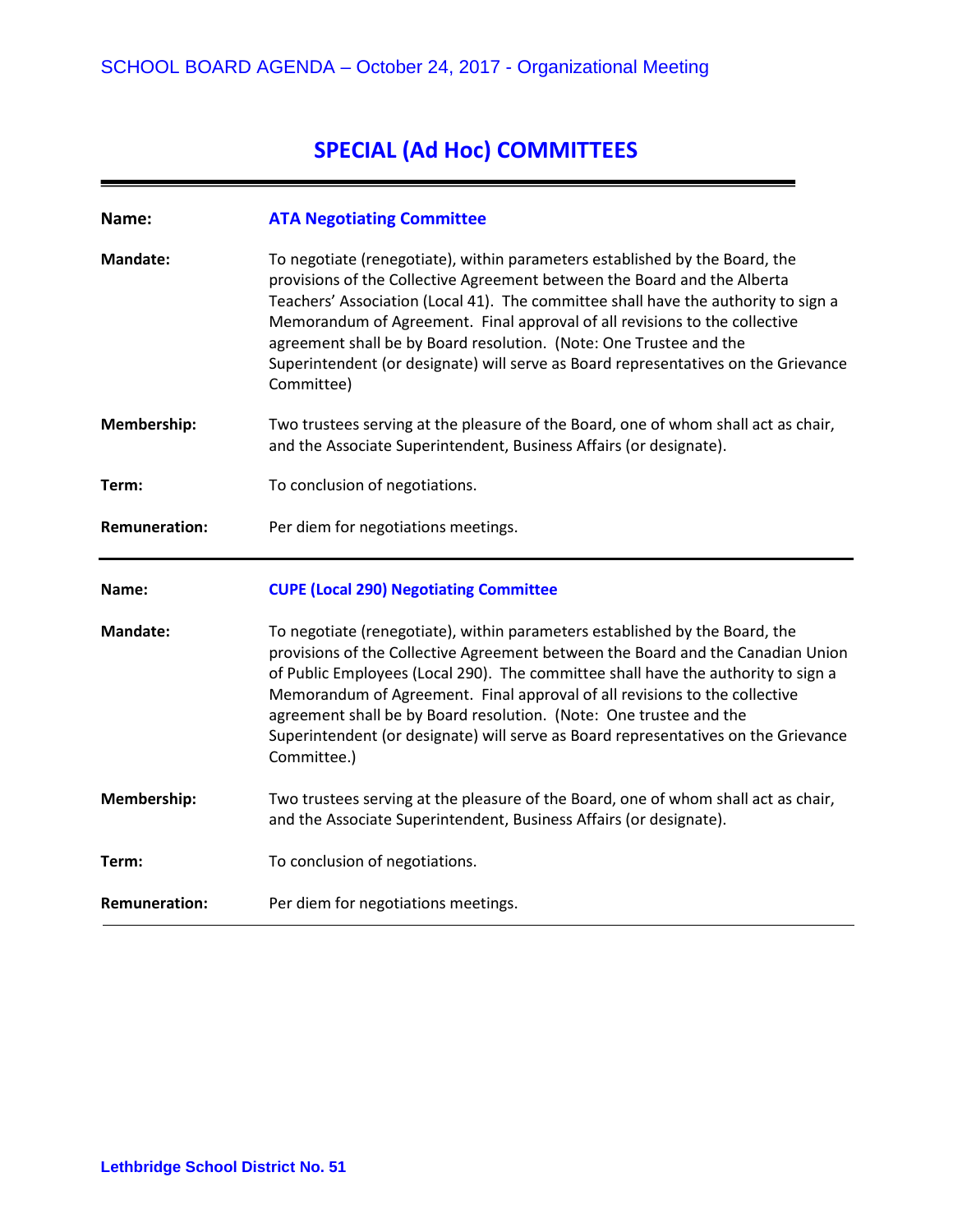| Name:                     | <b>CUPE (Local 2843) Negotiating Committee</b>                                                                                                                                                                                                                                                                                                                                                                                                                                                                |
|---------------------------|---------------------------------------------------------------------------------------------------------------------------------------------------------------------------------------------------------------------------------------------------------------------------------------------------------------------------------------------------------------------------------------------------------------------------------------------------------------------------------------------------------------|
| <b>Mandate:</b>           | To negotiate (renegotiate), within parameters established by the Board, the<br>provisions of the Collective Agreement between the Board and the Canadian Union<br>of Public Employees (Local 2843). The committee shall have the authority to sign a<br>Memorandum of Agreement. Final approval of all revisions to the collective<br>agreement shall be by Board resolution. (Note: One trustee and the<br>Superintendent (or designate) will serve as Board representatives on the Grievance<br>Committee.) |
| Membership:               | Two trustees serving at the pleasure of the Board, one of whom shall act as chair,<br>and the Associate Superintendent, Business Affairs (or designate).                                                                                                                                                                                                                                                                                                                                                      |
| Term:                     | To conclusion of negotiations.                                                                                                                                                                                                                                                                                                                                                                                                                                                                                |
| <b>Remuneration:</b>      | Per diem for negotiations meetings.                                                                                                                                                                                                                                                                                                                                                                                                                                                                           |
| Name:                     | <b>Non Union Staff Committee</b>                                                                                                                                                                                                                                                                                                                                                                                                                                                                              |
| <b>Mandate:</b>           | To discuss, within parameters established by the Board, contractual issues with<br>staff members not covered by the collective agreements and to make<br>recommendations to the Board with respect to these issues. Final approval of all<br>revisions shall be by Board resolution.                                                                                                                                                                                                                          |
| Membership:               | Two trustees serving at the pleasure of the Board, one of whom shall act as chair,<br>and the Superintendent (or designate).                                                                                                                                                                                                                                                                                                                                                                                  |
| Term:                     | To ratification of contracts                                                                                                                                                                                                                                                                                                                                                                                                                                                                                  |
| <b>Remuneration:</b>      | None                                                                                                                                                                                                                                                                                                                                                                                                                                                                                                          |
| Name:                     | <b>Expulsion Committee</b>                                                                                                                                                                                                                                                                                                                                                                                                                                                                                    |
| <b>Mandate:</b>           | To make decisions with respect to the expulsion/reinstatement of students who have been<br>suspended in accordance with section 25 of the School Act - and Board Policy 502.3                                                                                                                                                                                                                                                                                                                                 |
| Membership:               | Two trustees of the Board, a school administrator appointed by the Associate<br>Superintendent, Instructional Services.                                                                                                                                                                                                                                                                                                                                                                                       |
| Term:                     | A new committee shall be struck for each expulsion and serve until such time as a decision<br>with respect to expulsion/reinstatement has been reached.                                                                                                                                                                                                                                                                                                                                                       |
| <b>Remuneration: None</b> |                                                                                                                                                                                                                                                                                                                                                                                                                                                                                                               |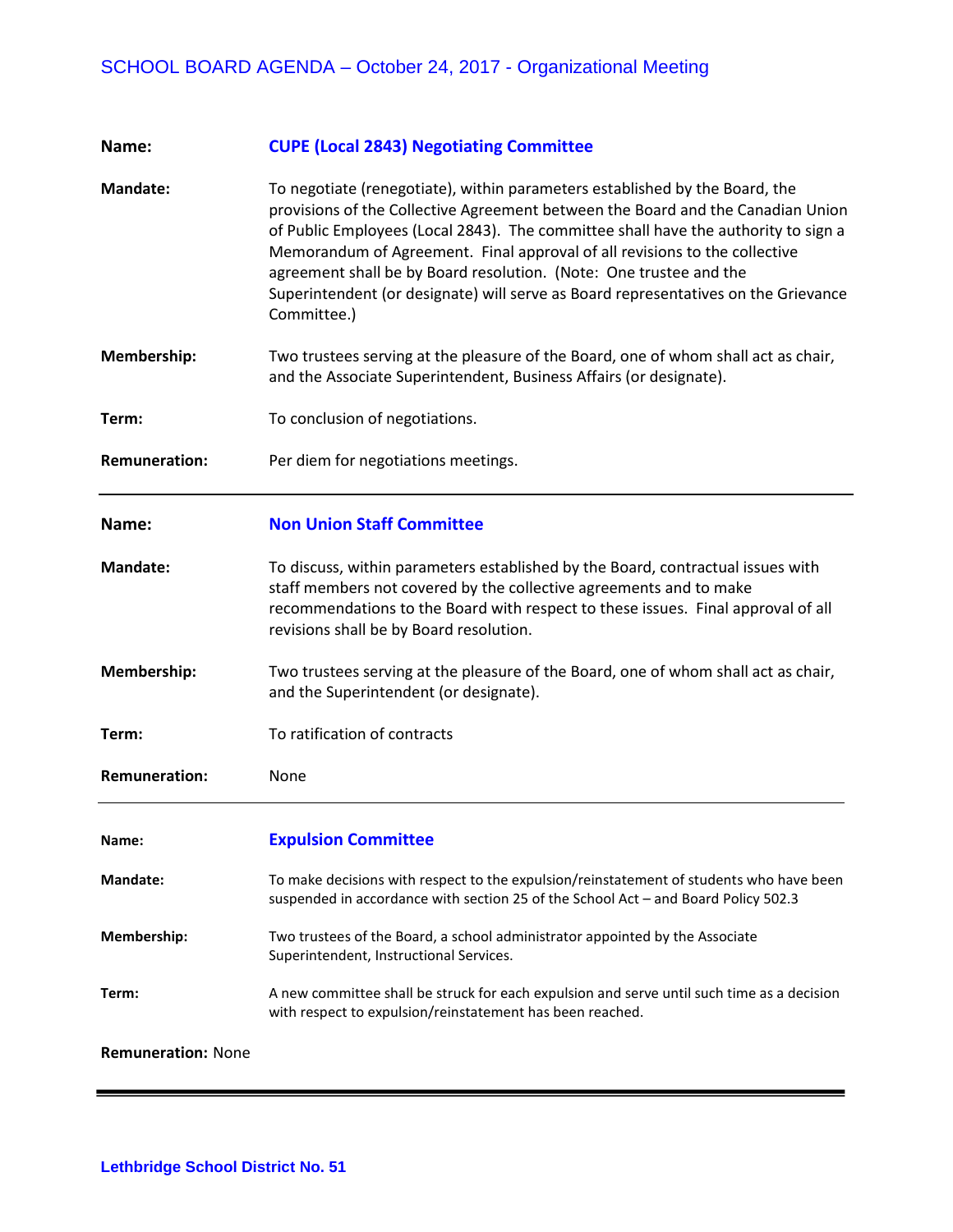# **JOINT COMMITTEES**

| Name:                | <b>ATA Working Conditions Committee</b><br>*See Collective Agreement                                                                                                                                                                                                                                                                                                                                                                                                                                                                                                                                                                                                                                                                               |
|----------------------|----------------------------------------------------------------------------------------------------------------------------------------------------------------------------------------------------------------------------------------------------------------------------------------------------------------------------------------------------------------------------------------------------------------------------------------------------------------------------------------------------------------------------------------------------------------------------------------------------------------------------------------------------------------------------------------------------------------------------------------------------|
| Mandate:             | The working conditions committee has authority in certain specified areas:<br>To provide a forum for discussion, by members of the school board,<br>□<br>senior administration and the Alberta Teachers Association, of<br>issues of common interest.<br>To administer the professional development fund established under<br>□<br>clause 9.2 of the collective agreement between the Board and the<br>Alberta Teachers Association (Local 41).<br>To participate in the grievance procedure as outlined under clause<br>$\Box$<br>17 of the collective agreement between the Board and the Alberta<br>Teachers Association (Local 41).<br>(Note: The mandate of this committee is currently under review by<br>the Working Conditions Committee.) |
| Membership:          | Two Trustees serving at the pleasure of the Board, the Superintendent of Schools<br>(or designate), the Associate Superintendent, Business Affairs who shall act as<br>recording secretary and an equal number of representatives chosen by the Alberta<br>Teachers Association Local 41.                                                                                                                                                                                                                                                                                                                                                                                                                                                          |
| <b>Remuneration:</b> | None                                                                                                                                                                                                                                                                                                                                                                                                                                                                                                                                                                                                                                                                                                                                               |
| Name:                | <b>Business and Education Committee (Chamber of Commerce)</b>                                                                                                                                                                                                                                                                                                                                                                                                                                                                                                                                                                                                                                                                                      |
| Mandate:             | To provide a link between the schools of Lethbridge (public and private) and the<br>Lethbridge business community.                                                                                                                                                                                                                                                                                                                                                                                                                                                                                                                                                                                                                                 |
| <b>Appointees:</b>   | One Trustee serving at the pleasure of the Board.                                                                                                                                                                                                                                                                                                                                                                                                                                                                                                                                                                                                                                                                                                  |
| <b>Remuneration:</b> | None                                                                                                                                                                                                                                                                                                                                                                                                                                                                                                                                                                                                                                                                                                                                               |
| Name:                | <b>City/School Boards Committee</b>                                                                                                                                                                                                                                                                                                                                                                                                                                                                                                                                                                                                                                                                                                                |
| <b>Mandate:</b>      | To provide liaison between the elected officials and senior administration of the<br>City of Lethbridge, the Lethbridge School District No. 51 and the Holy Spirit Roman<br>Catholic Separate Regional School District No. 4.                                                                                                                                                                                                                                                                                                                                                                                                                                                                                                                      |
| <b>Appointees:</b>   | Two Trustees serving at the pleasure of the Board.                                                                                                                                                                                                                                                                                                                                                                                                                                                                                                                                                                                                                                                                                                 |
| <b>Remuneration:</b> | None                                                                                                                                                                                                                                                                                                                                                                                                                                                                                                                                                                                                                                                                                                                                               |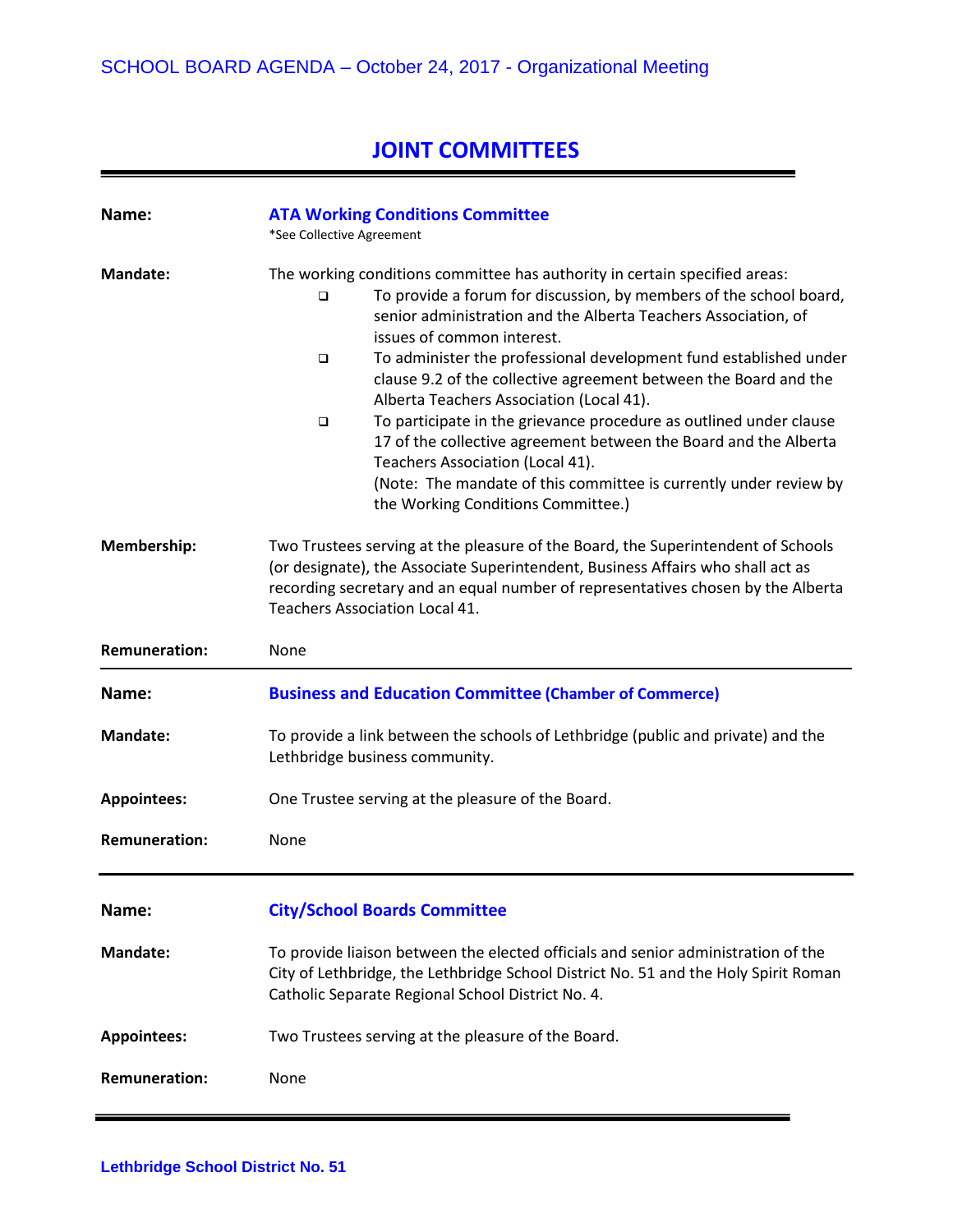#### **BOARD REPRESENTATIVES**

| Name:                | <b>ASBA Zone 6 Executive</b><br>*See ASBA Bylaws                                                                                                                                    |
|----------------------|-------------------------------------------------------------------------------------------------------------------------------------------------------------------------------------|
| <b>Mandate:</b>      | To manage and direct the activities of the ASBA Zone 6 as outlined in<br>provincial and zone bylaws - see ASBA Bylaws.                                                              |
| <b>Appointees:</b>   | One trustee serving at the pleasure of the Board.                                                                                                                                   |
| <b>Remuneration:</b> | As determined by ASBA Zone 6.                                                                                                                                                       |
| Name:                | <b>District School Council</b>                                                                                                                                                      |
| <b>Mandate:</b>      | To liaise between the elected school councils and the Board of Trustees.                                                                                                            |
| Membership:          | One Trustee serving at the pleasure of the Board, the Superintendent, one<br>Administrators Committee representative, and one parent representative from<br>each school council.    |
| <b>Remuneration:</b> | None                                                                                                                                                                                |
| Name:                | <b>District Student Advisory Council</b>                                                                                                                                            |
| <b>Mandate:</b>      | To liaise between students from secondary schools, the Board of Trustees,<br>Executive Council and secondary school administration.                                                 |
| <b>Appointees:</b>   | One Trustee serving at the pleasure of the Board, the Superintendent, two<br>Administrators Committee representatives, student representatives from the<br>middle and high schools. |
| <b>Remuneration:</b> | None                                                                                                                                                                                |
| Name:                | <b>Making Connections Advisory Council</b>                                                                                                                                          |
| <b>Mandate:</b>      | To liaise between the District and Community Partners (Funders).                                                                                                                    |
| <b>Appointees:</b>   | One Trustee serving at the pleasure of the Board.                                                                                                                                   |
| <b>Remuneration:</b> | None                                                                                                                                                                                |
| Name:                | <b>Community and Social Development Committee (Fall 2017)</b>                                                                                                                       |
| <b>Mandate:</b>      | Member of a community that examines social development issues in the City of<br>Lethbridge (rotated with Holy Spirit every second year).                                            |
| <b>Appointees:</b>   | One Trustee serving at the pleasure of the Board.                                                                                                                                   |
| <b>Remuneration:</b> | None                                                                                                                                                                                |